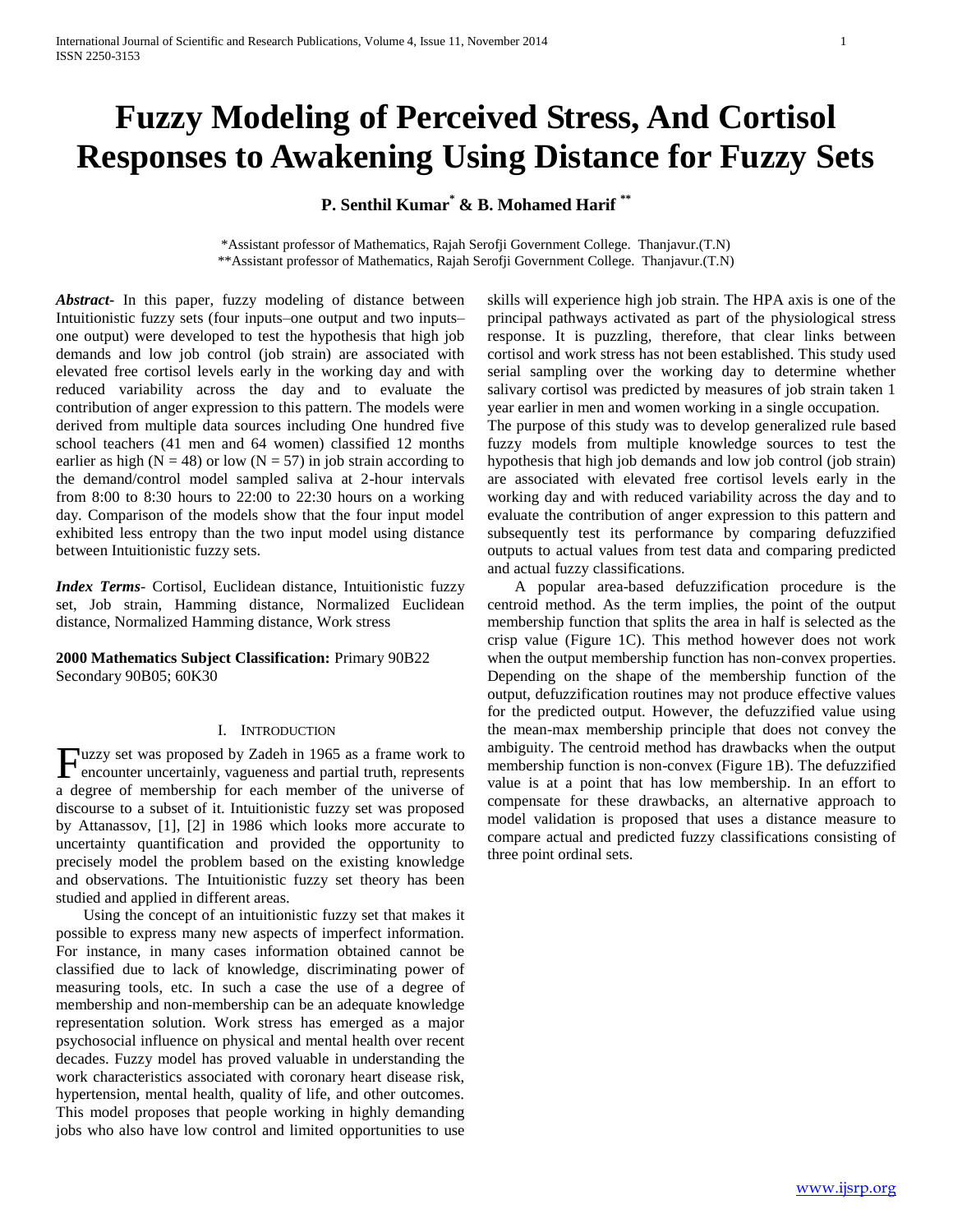

**Figure 1. Different defuzzification methods: (A) maxmembership principle; (B) mean-max membership principle; (C) centroid principle. Note:** *x\** **is the defuzzified value.**

#### II. DISTANCE MEASURES BETWEEN FUZZY SETS

 For two fuzzy sets A and B in the same universe, the Hamming distance [3] is an ordinal measure of dissimilarity. The Hamming distance (HD) is defined as:

$$
HD(A, B) = \sum_{i=1}^{n} \left| \mu_A(x_i) - \mu_B(x_i) \right|
$$

 where n is the number of points that define the fuzzy sets A and B,  $\mu_A(x_i)$  the membership of point  $x_i$  in A and  $\mu_B(x_i)$  is the membership of point  $x_i$  in B. The Hamming distance is smaller for fuzzy sets that are more alike than those that are less similar.

# **2.1 ENTROPY OF A FUZZY SET**

 Entropy is a measure of fuzziness associated with a fuzzy set. The degree of fuzziness can be described in terms of a lack of distinction between a fuzzy set and its complement. For a fuzzy set A, entropy [4] is calculated as:

$$
E(A) = 1 - \frac{1}{n} \sum_{i=1}^{n} |2\mu_A(x_i) - 1|
$$
............(1)

where n is the number of points that define A, and  $\mu_A(x_i)$  is the membership of point  $x_i$  in A. In this study, the concept of entropy was used to quantify the ambiguity associated with the predicted fuzzy outputs. In the absence of actual values, entropy values are essentially a measure of confidence in outputs predicted by a fuzzy model.

## **2.2 PROPOSED DISTANCE MEASURE**

 As indicated in the theory section, a modified form of the Hamming distance is proposed which enables better distinction between different levels of classification (see Table1 and 2). The proposed distance measure  $D(A, P)$  is defined as:

$$
D(A,B) = \frac{1}{4} \left( \sum_{i=1}^{n} \left| \mu_A(x_i) - \mu_B(x_i) \right| + \sum_{i,k=1(i \neq k)}^{n} (2(2|i-k|-1)\mu_A(x_i)\mu_P(x_k)) \right)
$$
  
......(2)

 where A is the actual fuzzy classification, P the predicted fuzzy classification, n the number of classes that define A and P,  $\mu_A(x_i)$  is the membership of point  $x_i$  in A and  $\mu_P(x_k)$  is the membership of point  $x_k$  in P.

## **2.3 COMPARING FUZZY CLASSIFICATIONS**

 The two output membership functions created in both models are categorized as low and high. The actual value from the test data was evaluated using the parameters of these membership functions to produce a fuzzy set represented by two points (high and low). This fuzzy set represents the degree of belongingness  $(\mu)$  to each of the two categories (low and high). The predicted output from the Mamdani model is a fuzzy set represented by the given points. Based on the relative contributions from each output membership function, the predicted fuzzy set of given points was reduced to a fuzzy set of three points. The relative contributions from each output membership function were estimated by integrating the predicted fuzzy set over the range of the membership function. Equations (3) were used to develop the predicted fuzzy classification:

$$
\mu_{P}(x) = \frac{\int f(x) \mu_{i}(x) dx}{\int \mu_{i}(x) dx}
$$
\n(3)

 For each test case, an actual fuzzy classification and a predicted fuzzy classification were obtained. The modified Hamming distance measure (3) was used to determine the similarity between the two fuzzy sets. Apart from a comparison to actual values, the ambiguity associated with each predicted value was quantified using an entropy measure (1) as defined in the theory section.

#### **2.4 DEFUZZIFYING THE PREDICTED OUTPUT**

 The centroid method was used to defuzzify the output of the Mamdani models. The crisp predictions were compared to the actual values from the test data and entropy value was calculated. This is a common form of comparison utilized for most modeling strategies. However, defuzzifying the output results in a loss of information regarding the ambiguity of the prediction. In the absence of actual values, the confidence in the prediction can be determined based on the degree of ambiguity.

#### **2.5 INTUITIONISTIC FUZZY SETS**

 Intuitionistic fuzzy set was introduced first time by Atanassov, which is a generalization of an ordinary Zadeh fuzzy set. Let X be a fixed set. An intuitionistic fuzzy set A in X is an object having the form

$$
A = \{ (x, \mu_A(x), v_A(x)) | x \in X \}
$$

where the functions  $\mu_A(x), \nu_A(x) : X \to [0,1]$  are the degree of membership and the degree of non-membership of the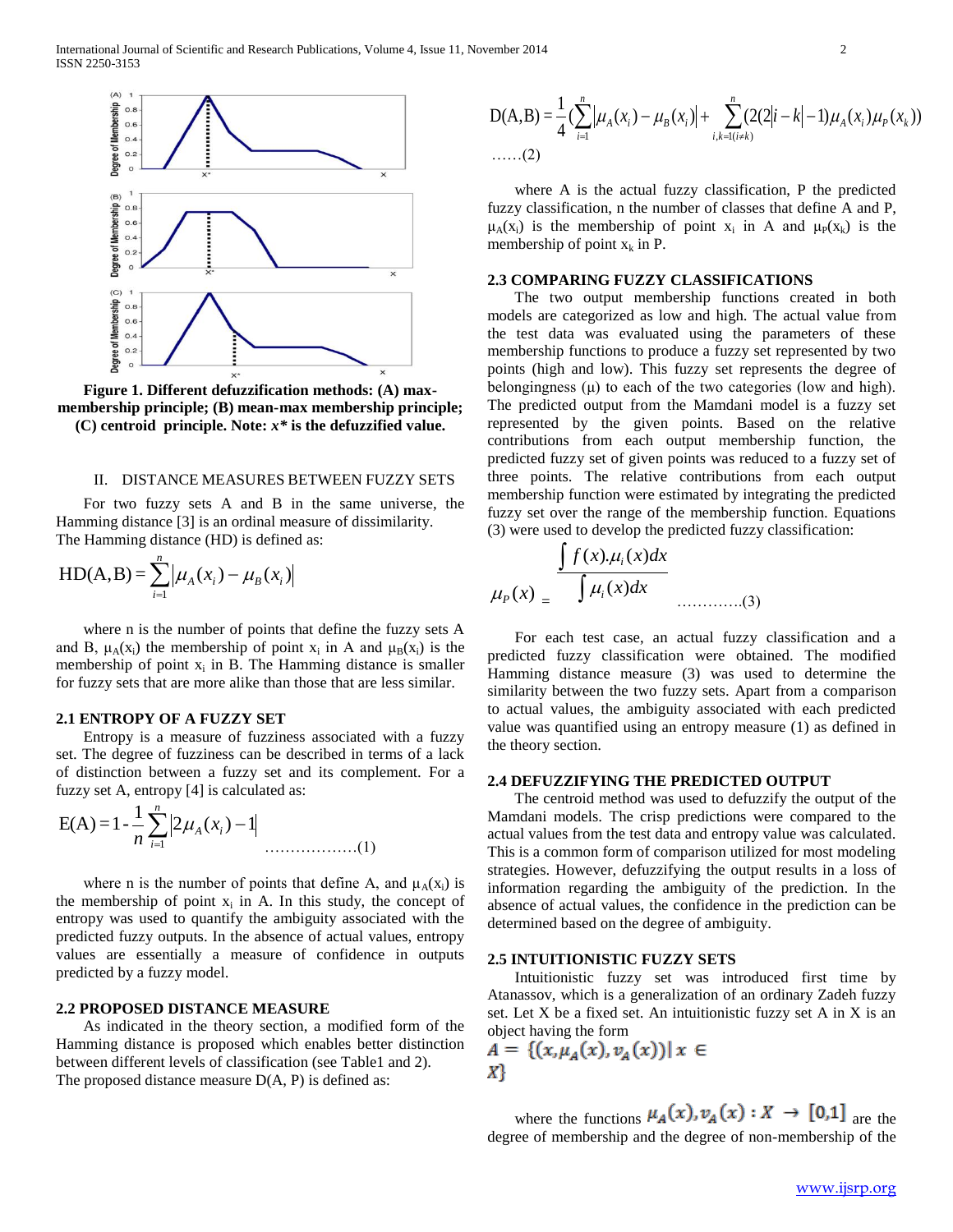element  $x \in A$  to  $A$ , respectively; moreover, must hold.

 Obviously, each fuzzy set may be represented by the following intuitionistic fuzzy set

$$
A = \{(x, \mu_A(x), 1 - \mu_A(x)) | x \in X\}
$$

# **2.6 DISTANCE BETWEEN INTUITIONISTIC FUZZY SET**

 In Szmidt and Kacprzyk [5], [6], it is shown why in the calculation of distances between the intuitionistic fuzzy sets one should use all three terms describing them. Let A and B be two intuitionistic fuzzy set in  $= \{x_1, x_2, ..., x_n\}$ . Then the distance between A and B while using the three term representation (Szmidt and Kacprzyk) may be as follows.

The Hamming distance:

$$
d_{IPS}(A, B) = \frac{1}{2} \sum_{i=1}^{n} (|\mu_A(x_i) - \mu_B(x_i)| + |\nu_A(x_i) - \nu_B(x_i)|)
$$

The Euclidean distance:  $(A \cap R) =$  $\sim$ 

$$
\sqrt{\frac{1}{2}\sum_{i=1}^{n}((\mu_{A}(x_{i})\cdot\mu_{B}(x_{i}))^{2} + (v_{A}(x_{i})\cdot v_{B}(x_{i}))^{2})}
$$

The normalized Hamming distance:

$$
l'_{IFS}(A, B) = \frac{1}{2n} \sum_{i=1}^{n} (|\mu_A(x_i) - \mu_B(x_i)| + |\nu_A(x_i) - \nu_B(x_i)|)
$$

The normalized Euclidean distance:

$$
q'_{IFS}(A, B) =
$$
  

$$
\sqrt{\frac{1}{2n} \sum_{i=1}^{n} ((\mu_A(x_i) - \mu_B(x_i))^2 + (\nu_A(x_i) - \nu_B(x_i))^2}
$$

 The Hamming distance is smaller for fuzzy sets that are more alike than those that are less similar. In our study, the model-testing phase involved comparison of low and high actual fuzzy classifications[7]. From the results in Table 1, the normalized Euclidean distance measure is better than the Hamming distance at distinguishing between different levels of classification. In cases e and f, the Hamming distance(HD) gave the same value for different the normalized hamming distance fuzzy classifications.

#### III. EXAMPLE

 Data were collected at the 12-month follow-up phase of a study of job strain and cardiovascular risk, details of which have been published previously [13]. Participants in the original sample were 162 junior and high school teachers, selected on the

basis of scores on a work stress measure (37) as having high (28 men and 52 women) or low (32 men and 50 women) job strain scores. Eighty-five (52.5%) were classroom teachers, and 77 (47.5%) had additional administrative roles. One hundred thirtyseven teachers took part in the 12-month phase (84.6%), which consisted of ambulatory blood pressure monitoring and a psychiatric interview (to be reported elsewhere) in addition to cortisol measurements. Of the 25 who did not participate at 12 months, 10 had left teaching or retired, 7 were seriously ill or pregnant, 1 experienced equipment failure, and 7 did not respond to our invitation. Comparisons between the 137 participants and 25 who dropped out of the study revealed no significant differences in gender, job strain scores, age, grade of employment, or scores on negative affect or anger expression. An additional 15 of the 137 individuals refused to sample saliva during the working day, mainly because they envisaged that data collection might be embarrassing or inconvenient at school. Statistical comparisons of these individuals with the remainder again identified no differences on demographic or psychological variables.



**Figure 2. Mean concentration of saliva free cortisol in high and low job strain groups across the day and evening.**



**Figure 3. Mean concentration of saliva free cortisol in men and women across the day and evening.**

 Saliva sampling was conducted on a working day at schools. Participants were asked to take eight saliva samples at 2-hour intervals, and a 30-minute time window was allowed for each sample. Participants were asked to not consume any caffeine, citrus drinks, or food for at least 60 minutes before the saliva sample was taken. The schedule sampling sequence was therefore 8:00 to 8:30, 10:00 to 10:30, 12:00 to 12:30, 14:00 to 14:30, 16:00 to 16:30, 18:00 to 18:30, 20:00 to 20:30, and 22:00 to 22:30 hours. The first sample of the day was always obtained at schools after explanation of the procedure by the investigators. Saliva samples were collected in Salivettes, which were stored at −30°C until analysis. After defrosting, samples were spun at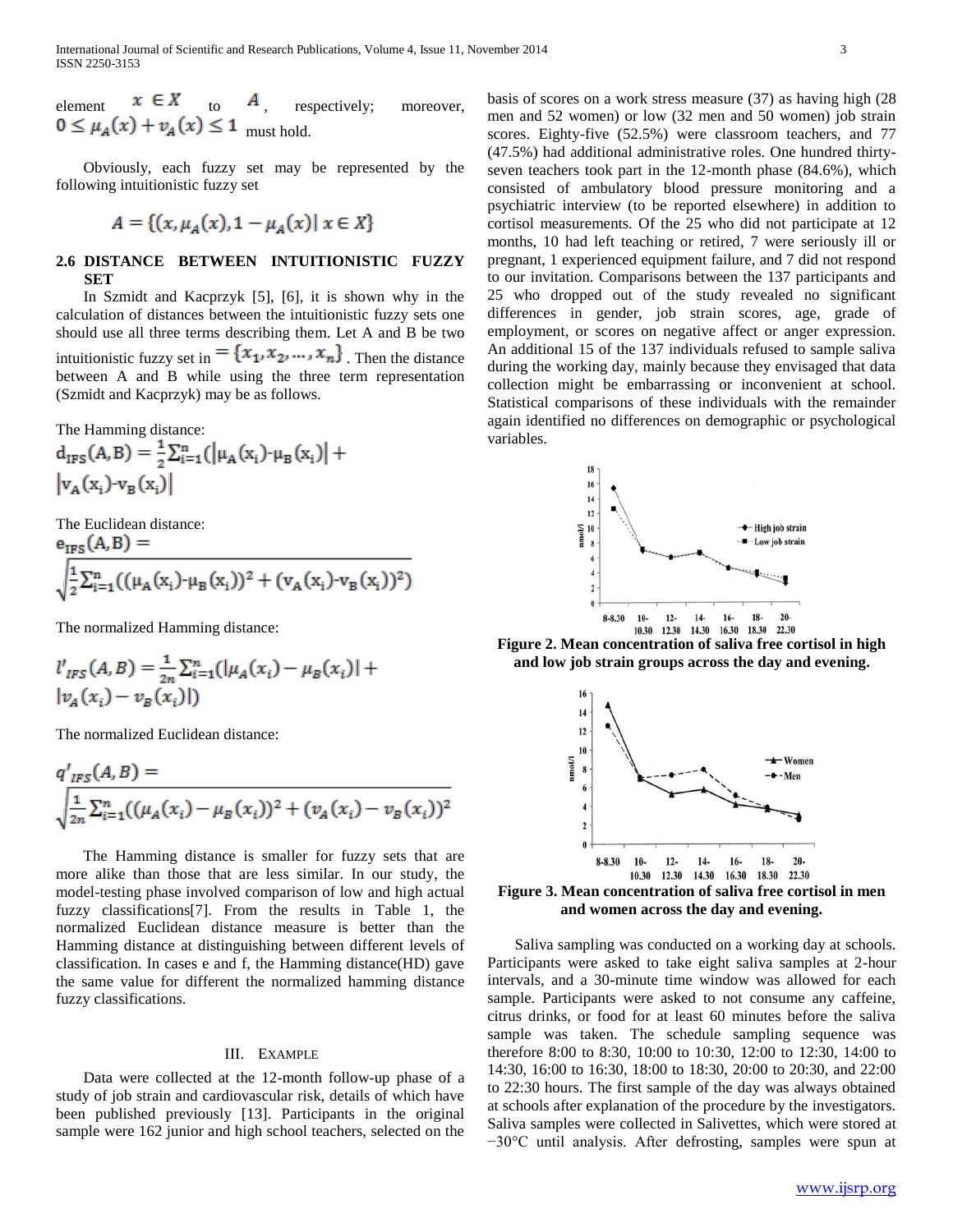International Journal of Scientific and Research Publications, Volume 4, Issue 11, November 2014 4 ISSN 2250-3153

3000 rpm for 5 minutes, and 100 μl of supernatant was used for duplicate analysis involving a time-resolved immunoassay with fluorescence detection.

Fuzzy function of the given figure 2 and 3 is defined as

$$
f(x) = \begin{cases} -5x + 1.5, x \in [0, 0.2] \\ 0.5, x \in [0.2, 0.4] \\ -x + 0.9, x \in [0.4, 0.7] \end{cases}
$$

$$
A_1(x) = \begin{cases} 5x, x \in [0, 0.2] \\ 2 - 5x, x \in [0.2, 0.4] \\ 0, otherwise \end{cases}
$$
  

$$
A_2(x) = \begin{cases} 5x - 1, x \in [0.2, 0.4] \\ -3.33x + 0.33, x \in [0.4, 0.7] \\ 0, otherwise \end{cases}
$$

Corresponding Fuzzy diagram of given figure 3 and figure 5



**Figure 4. Fuzzy Mean concentration of saliva free cortisol in high and low job strain groups across the day and evening and Fuzzy Mean concentration of saliva free cortisol in men and women across the day and evening.**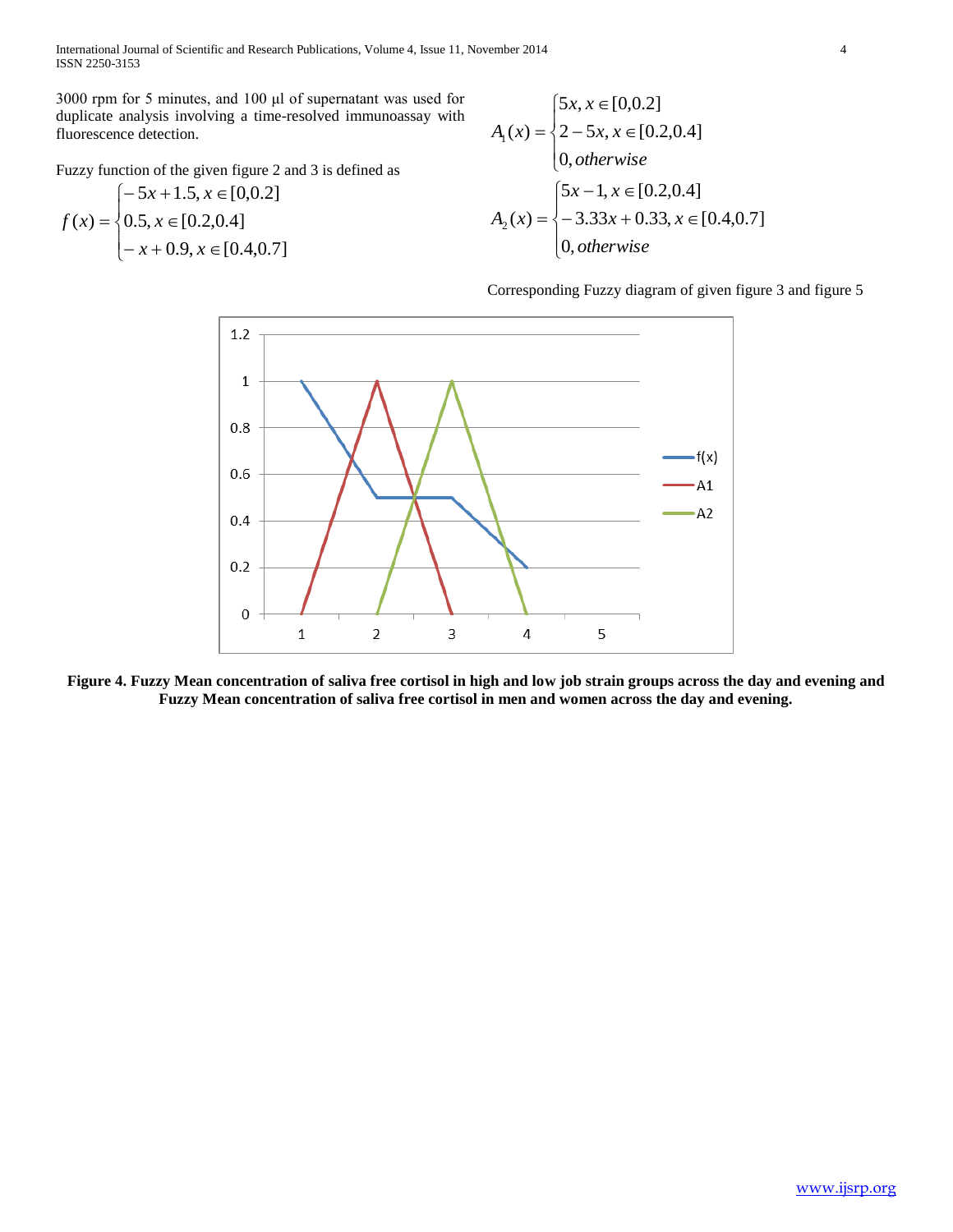International Journal of Scientific and Research Publications, Volume 4, Issue 11, November 2014 5

ISSN 2250-3153

| Case                                              |              | Actual fuzzy classification |              |      |              |      | Predicted fuzzy classification | HD   | Predicted |
|---------------------------------------------------|--------------|-----------------------------|--------------|------|--------------|------|--------------------------------|------|-----------|
|                                                   | Time         | High                        | Low          |      | High         |      | Low                            |      | Distance  |
|                                                   |              | $\mu_A(x_i)$                | $\mu_A(x_i)$ |      | $\mu_B(x_i)$ |      | $\mu_B(x_i)$                   |      |           |
| a                                                 | $8 - 8.30$   | (1, 0)                      | (0.83, 0.17) |      | (0.9, 0.1)   |      | (0.8, 0.2)                     | 0.13 | 0.43      |
| $\mathbf b$                                       | $10 - 10.30$ | (0.45, 0.55)                | (0.45, 0.55) |      | (0.8, 0.2)   |      | (0.8, 0.2)                     | 0.4  | 0.34      |
| $\mathbf{C}$                                      | $12 - 12.30$ | (0.39, 0.61)                | (0.39, 0.61) |      | (0.5, 0.5)   |      | (0.5, 0.5)                     | 0.16 | 0.13      |
| d                                                 | $14 - 14.30$ | (0.44, 0.54)                | (0.44, 0.54) |      | (0.4, 0.6)   |      | (0.4, 0.6)                     | 0.16 | 0.11      |
| e                                                 | $16 - 16.30$ | (0.31, 0.69)                | (0.31, 0.69) |      | (0.5, 0.5)   |      | (0.5, 0.5)                     | 0.4  | 0.18      |
| f                                                 | $18 - 18.30$ | (0.24, 0.76)                | (0.27, 0.73) |      | (0.4, 0.6)   |      | (0.5, 0.5)                     | 0.4  | 0.16      |
| g                                                 | $20 - 22.30$ | (0.17, 0.83)                | (0.21, 0.79) |      | (0.4, 0.6)   |      | (0.5, 0.5)                     | 0.51 | 0.18      |
| (0.57, 0.43)<br><b>Entropy Value</b>              |              |                             | (0.64, 0.36) |      | (0.64, 0.36) |      | (0.8, 0.2)                     |      |           |
| Various Distance Between Intuitionistic fuzzy set |              |                             |              |      | Women        |      | Men                            |      |           |
| <b>Hamming Distance</b>                           |              |                             |              | 0.54 |              | 0.55 |                                |      |           |
| <b>Euclidean Distance</b>                         |              |                             |              | 0.39 |              | 0.49 |                                |      |           |
| <b>Normalized Hamming Distance</b>                |              |                             |              | 0.15 |              | 0.16 |                                |      |           |
| <b>Normalized Euclidean Distance</b>              |              |                             |              |      | 0.15<br>0.19 |      |                                |      |           |

# **Table 1: Comparison of the various distances of Fuzzy Mean concentration of saliva free cortisol in high and low job strain groups across the day and evening**

| Case                                                 |              | Actual fuzzy classification |              |              |                |            | Predicted fuzzy classification | HD   | Predicted |
|------------------------------------------------------|--------------|-----------------------------|--------------|--------------|----------------|------------|--------------------------------|------|-----------|
|                                                      | Time         | Women                       | Men          |              | Women          |            | Men                            |      | Distance  |
|                                                      |              | $\mu_A(x_i)$                | $\mu_A(x_i)$ |              | $\mu_{B}(x_i)$ |            | $\mu_B(x_i)$                   |      |           |
| a                                                    | $8 - 8.30$   | (1, 0)                      | (0.83, 0.17) |              | (0.9, 0.1)     |            | (0.8, 0.2)                     | 0.13 | 0.43      |
| <sub>b</sub>                                         | $10 - 10.30$ | (0.6, 0.4)                  | (0.6, 0.4)   |              | (0.8, 0.2)     |            | (0.8, 0.2)                     | 0.7  | 0.35      |
| $\mathbf{C}$                                         | $12 - 12.30$ | (0.34, 0.66)                | (0.5, 0.5)   |              | (0.5, 0.5)     |            | (0.5, 0.5)                     | 0.22 | 0.15      |
| d                                                    | $14 - 14.30$ | (0.37, 0.63)                | (0.53, 0.47) |              | (0.4, 0.6)     |            | (0.4, 0.6)                     | 0.08 | 0.11      |
| e                                                    | $16 - 16.30$ | (0.27, 0.73)                | (0.33, 0.67) |              | (0.5, 0.5)     |            | (0.5, 0.5)                     | 0.38 | 0.17      |
| f                                                    | $18 - 18.30$ | (0.25, 0.75)                | (0.25, 0.75) |              | (0.4, 0.6)     |            | (0.5, 0.5)                     | 0.39 | 0.16      |
| g                                                    | $20 - 22.30$ | (0.2, 0.8)                  | (0.19, 0.81) |              | (0.4, 0.6)     |            | (0.5, 0.5)                     | 0.52 | 0.17      |
| (0.52, 0.48)<br>(0.66, 0.36)<br><b>Entropy Value</b> |              |                             |              | (0.71, 0.29) |                | (0.8, 0.2) |                                |      |           |
| Various Distance Between Intuitionistic fuzzy set    |              |                             |              | Women        |                | Men        |                                |      |           |
| <b>Hamming Distance</b>                              |              |                             |              | 0.59         |                | 0.62       |                                |      |           |
| <b>Euclidean Distance</b>                            |              |                             |              | 0.51         |                | 0.56       |                                |      |           |
| <b>Normalized Hamming Distance</b>                   |              |                             |              | 0.17         |                | 0.18       |                                |      |           |
| <b>Normalized Euclidean Distance</b>                 |              |                             |              | 0.19         |                | 0.21       |                                |      |           |

**Table 2: Comparison of the Hamming various distances of Fuzzy Mean concentration of saliva free cortisol in men and women across the day and evening**